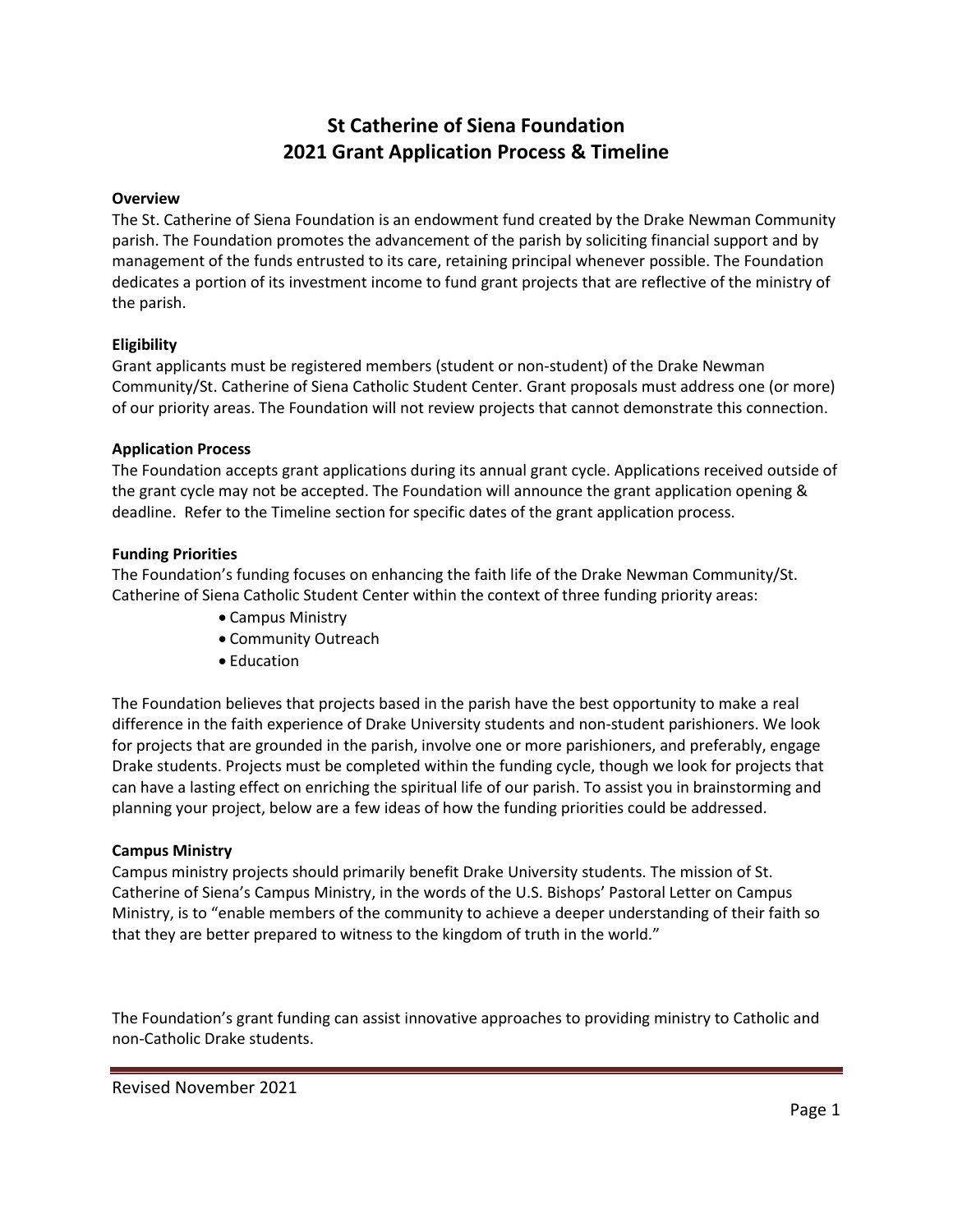Examples of projects that could be considered responsive to our request for proposals include, but are not limited to:

- ⬧ Engaging students in community service projects on the Drake campus and the surrounding Des Moines area
- ⬧ Connecting students with established community projects in the Des Moines area
- ⬧ Connecting students with established national and international service projects
- ⬧ Initiating faith-related study groups
- ⬧ Sponsoring speakers

# **Community Outreach**

Community outreach projects should primarily benefit individuals outside of the parish. The projects should be consistent with Catholic social teaching, "building a just society and living lives of holiness amidst the challenges of modern society." (www.usccb.org). Examples of focus areas for outreach that could be considered responsive to our request for proposals include, but are not limited to:

- ⬧ Serving the needs of the less fortunate
- ⬧ Seeking justice
- ⬧ Overcoming oppression
- ⬧ Promoting peacemaking

# **Education**

Educational projects should help the parish build a faith community to become growing, sharing, and witnessing Christians in the Catholic tradition. Educational experiences could be targeted for students, non-students, interested groups within the parish, or individuals. Examples of projects that could be considered responsive to our request for proposals include, but are not limited to:

- ⬧ Sponsoring speakers
- ⬧ Coordinating retreats
- ⬧ Planning liturgical and/or musical events
- ⬧ Encouraging religious vocations
- ⬧ Initiating faith-related study groups
- ⬧ Attending conferences

# **Funding Guidelines**

- ⬧ The Foundation will not fund a project's full operating budget. The Foundation expects applicants to supply contributions to the project. Contributions may be cash donations, participant fees, or in-kind donations such as services, supplies, equipment, facilities, etc.
- ⬧ The Foundation does not intend to fund multi-year projects; however, repeat requests for funding will be considered.
- ⬧ An organization/individual may submit any number of projects for Foundation funding. Each project must be submitted as a stand-alone project and will be reviewed by the Foundation as such. Each project will be reviewed using the Proposal Review Criteria as described in the St. Catherine of Siena Foundation Grant Application Process.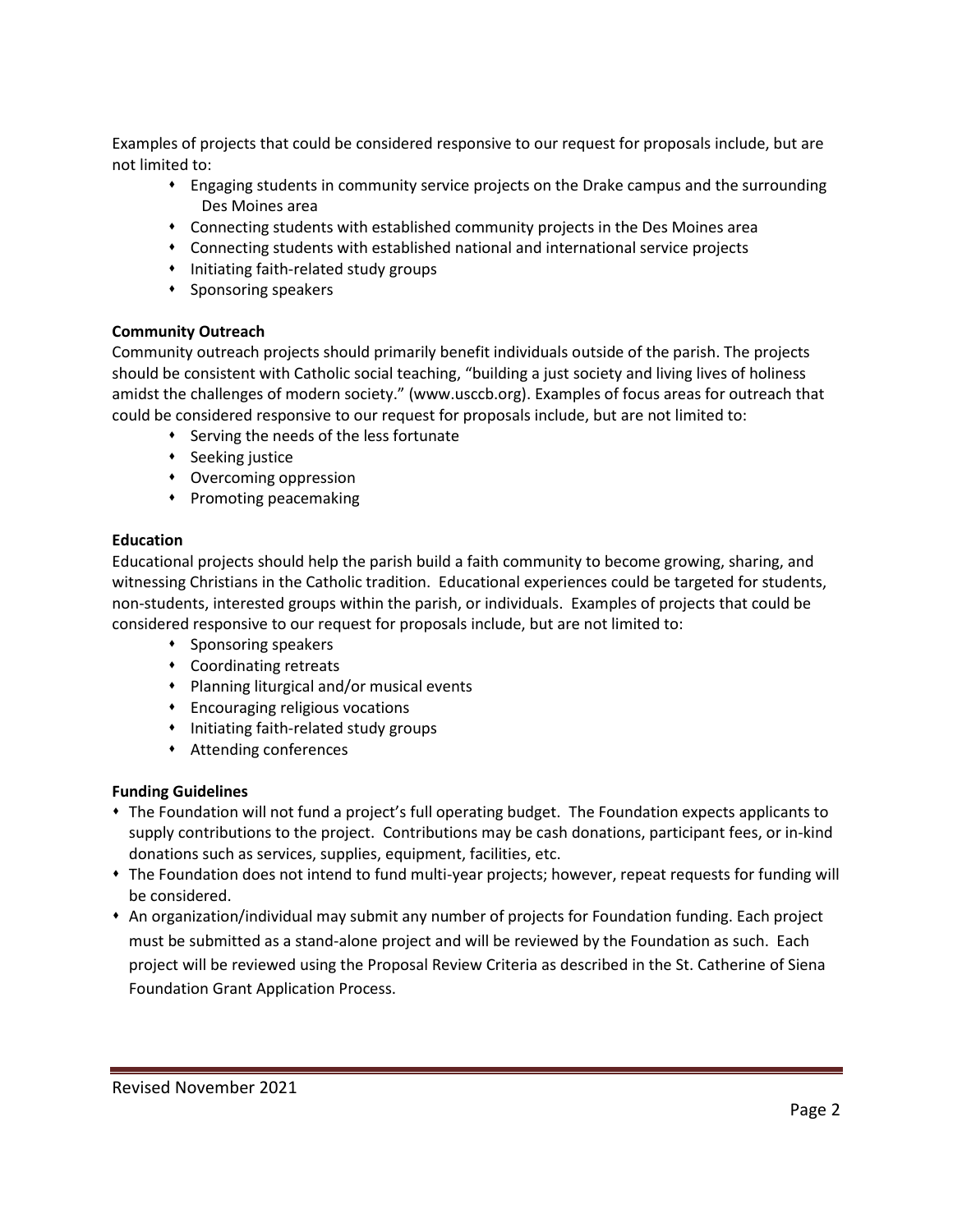# **Funding Guidelines** continued.

- ⬧ An organization/individual shall submit to the Foundation a final report for each project funded by the Foundation. Repeat projects or future projects submitted by an organization/individual will not be considered by the Foundation without a written report to the Foundation describing the use of Foundation funds for previous grants. See **Reporting Requirements**.
- ⬧ Parish activities may be funded through the standing committees of the parish. Please consult with the ministerial staff if you believe your project could be funded through the parish operating funds.
- ⬧ Current Foundation Grant Committee members may not submit grant requests.

# **Timeline for Annual Grant Cycle in 2021.**

- **November 2021:** Foundation announces that the application process is open.
- **December 31, 2021:** Application deadline is 5:00 pm.
- **February 1, 2022:** Grant recipients are notified; Announcement is made to the parish. Funding is made available to successful applicants
- **Funding period:** Through June 30, 2022

# **Proposal Review Criteria**

The Foundation President appoints a Grants Committee from among Foundation members each year. The Grants Committee reviews proposals using the criteria outlined below. The sections are scored for a total possible score of 100 points

#### **Objective Criteria**

| Description of project                                                  | 10 points |
|-------------------------------------------------------------------------|-----------|
| Applicability to priority funding areas                                 | 10 points |
| Project objectives, methodology, and timeline                           | 25 points |
| Description of how the project will enrich the faith life of the parish | 15 points |
| Parish involvement                                                      | 10 points |
| Budget and budget narrative                                             | 10 points |
| Letters of support/commitment                                           | 10 points |
| Subtotal                                                                | 90 points |

# **Subjective Criteria**

Up to an additional 10 points may be awarded based on:

- Value of idea
- Involvement of Drake University students
- Cutting-edge/learning opportunity

Total possible points: 100 points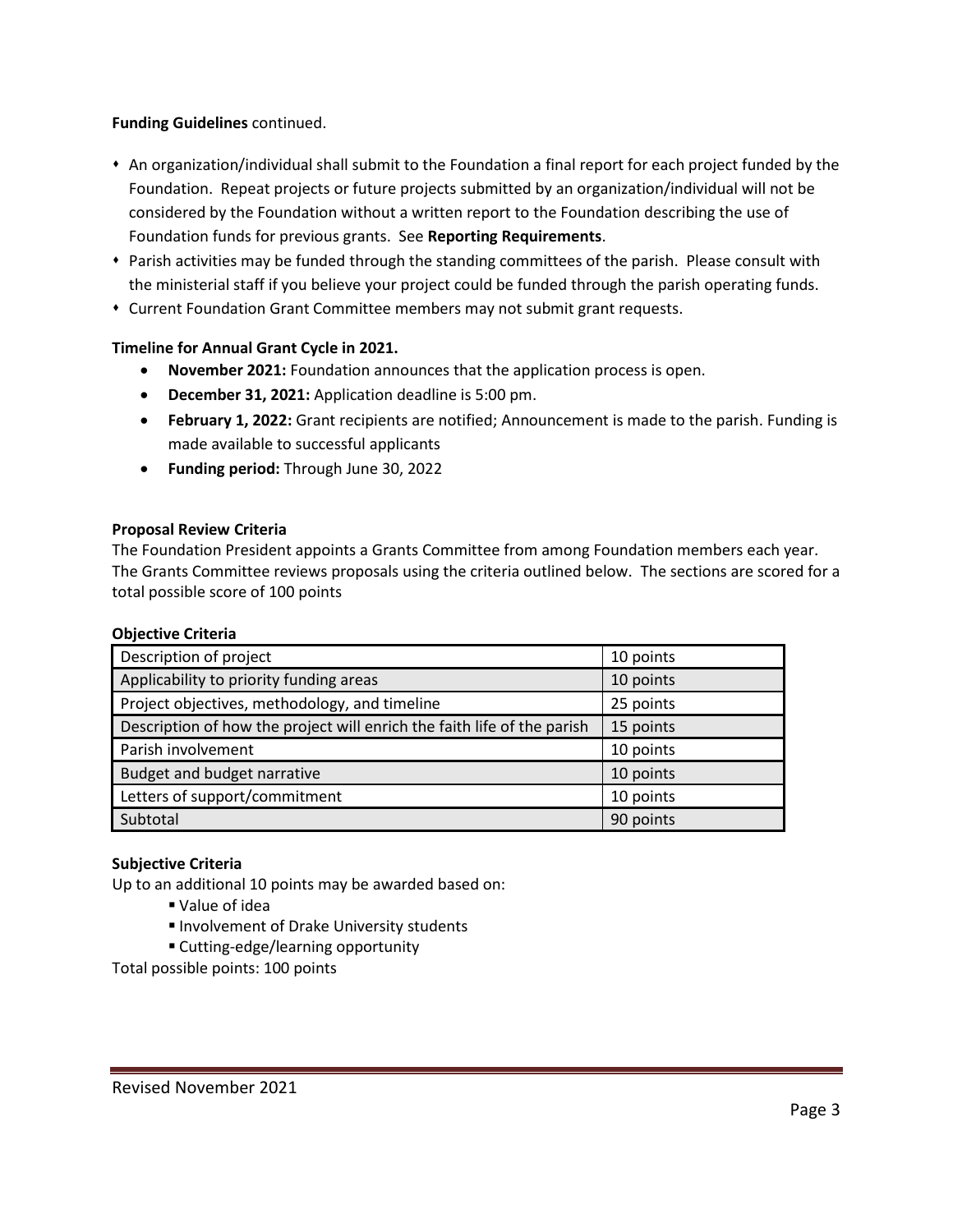# **Proposal Submission Information**

The project narrative must not be more than five pages (not counting the cover page, budget and budget narrative, letters of support, or other attachments). Please number all pages. The proposal should be printed only on one side, with font size no smaller than 12 point.

# **Please submit one printed original proposal and a PDF** as described above to:

St. Catherine of Siena Foundation 1150 28th Street Des Moines, Iowa 50311 Email address (for PDF): Office@stcatherinedrake.org

An e-mail confirmation will be sent to the primary proposal contact person upon receipt of the proposal.

# **Proposal Specifications**

Each application must include:

- 1. Cover page
- 2. Narrative section:
	- a. Description of the project or program and how it addresses one or more of the Foundation's funding priority areas.
	- b. Project/program objectives
	- c. Description of how the project/program will be accomplished
	- d. Timeline
	- e. Description of how the project/program will enrich the faith life of the parish
	- f. Description of how project/program experience and accomplishments will be communicated to the parish
- 3. Budget and budget narrative (if applicable) Provide details for the project including items such as salary, supplies, equipment, contracts, travel, etc. Indicate the amount requested of the Foundation, the amount of matching funds, and the source of the matching funds. Matching funds may be cash donations or in-kind donations such as services, supplies, equipment, facilities, etc.
- 4. Letters of support/commitment Submit at least two letters of support from key individuals who are collaborating on the project. Please submit letters of commitment from individuals or organizations providing matching funds or in-kind donations.
- 5. Other attachments relevant to the project.

#### **Reporting Requirements**

Grantees are required to submit a final report to the Foundation. Repeat projects or new projects from previous grantees will not be considered by the Foundation without a report detailing the use of Foundation funds for their previous project(s). The report shall include: how many people were directly benefited by the funded project, the amount of project funding that was supported by the organization/individual though its own funding, the amount of "free will" contributions, and a brief summary of the benefits experienced by the project.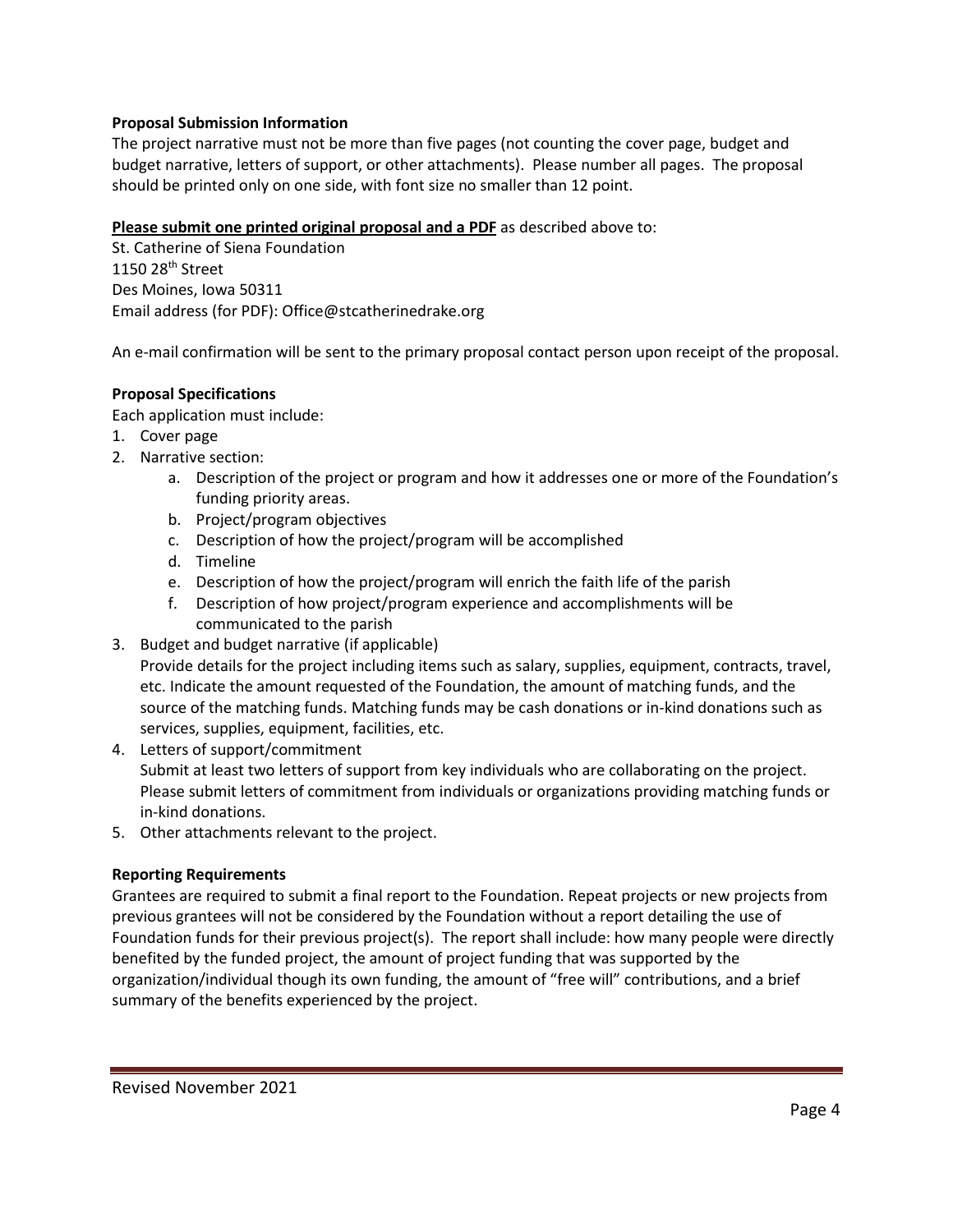# **Technical Assistance**

Members of the Grants Committee are available to have pre-submission discussions to explore your proposal's possibilities. The committee members are also available during your project's implementation to provide assistance and suggest resources.

# **Questions?**

#### **Contact Foundation Co-chairs Larry Strachota or Bobbi Segura**

Larry: [elstrachota@aol.com,](mailto:elstrachota@aol.com) 515-278-8141 or Bobbi: **[b.segura@mchsi.com](mailto:b.segura@mchsi.com)**, 515-240-7883